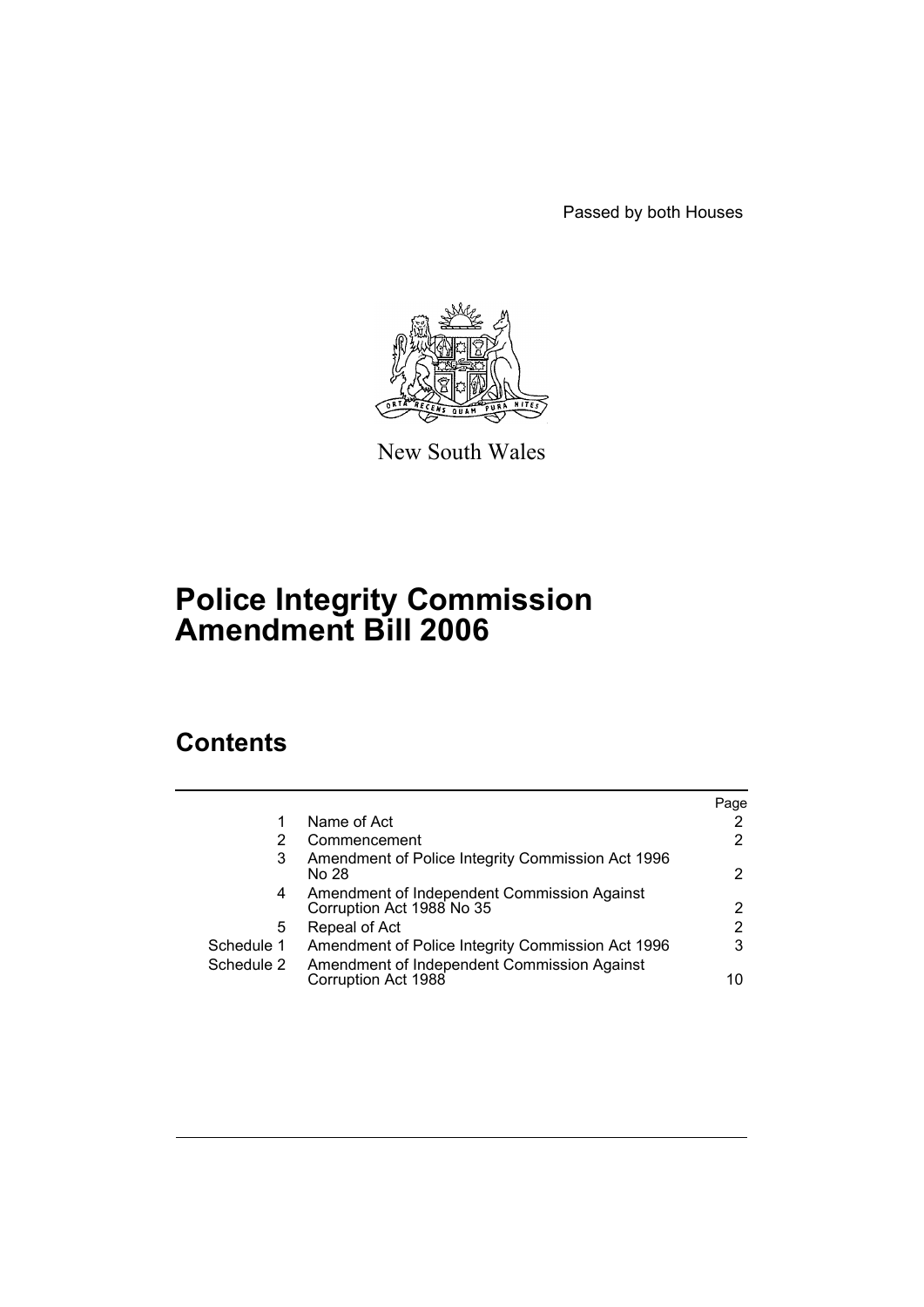*I certify that this PUBLIC BILL, which originated in the LEGISLATIVE ASSEMBLY, has finally passed the LEGISLATIVE COUNCIL and the LEGISLATIVE ASSEMBLY of NEW SOUTH WALES.*

> *Clerk of the Legislative Assembly. Legislative Assembly, Sydney, , 2006*



New South Wales

# **Police Integrity Commission Amendment Bill 2006**

Act No , 2006

An Act to amend the *Police Integrity Commission Act 1996* to provide for a system of investigation, referral and oversight of complaints against certain members of NSW Police who are not police officers; to make consequential amendments to the *Independent Commission Against Corruption Act 1988*; and for other purposes.

*I have examined this Bill, and find it to correspond in all respects with the Bill as finally passed by both Houses.*

*Chairman of Committees of the Legislative Assembly.*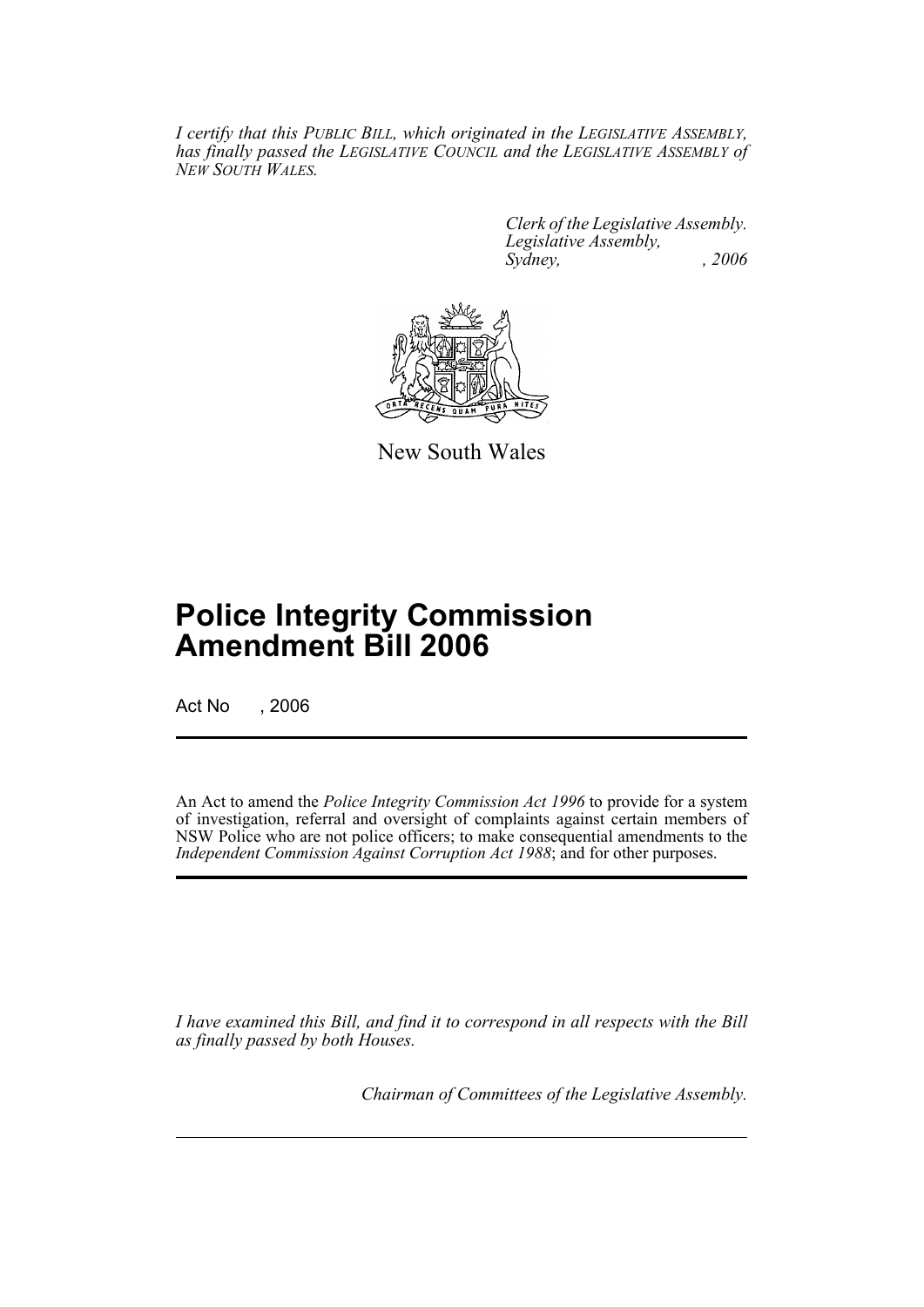# **The Legislature of New South Wales enacts:**

### **1 Name of Act**

This Act is the *Police Integrity Commission Amendment Act 2006*.

#### **2 Commencement**

This Act commences on a day or days to be appointed by proclamation.

# **3 Amendment of Police Integrity Commission Act 1996 No 28**

The *Police Integrity Commission Act 1996* is amended as set out in Schedule 1.

#### **4 Amendment of Independent Commission Against Corruption Act 1988 No 35**

The *Independent Commission Against Corruption Act 1988* is amended as set out in Schedule 2.

# **5 Repeal of Act**

- (1) This Act is repealed on the day following the day on which all of the provisions of this Act have commenced.
- (2) The repeal of this Act does not, because of the operation of section 30 of the *Interpretation Act 1987*, affect any amendment made by this Act.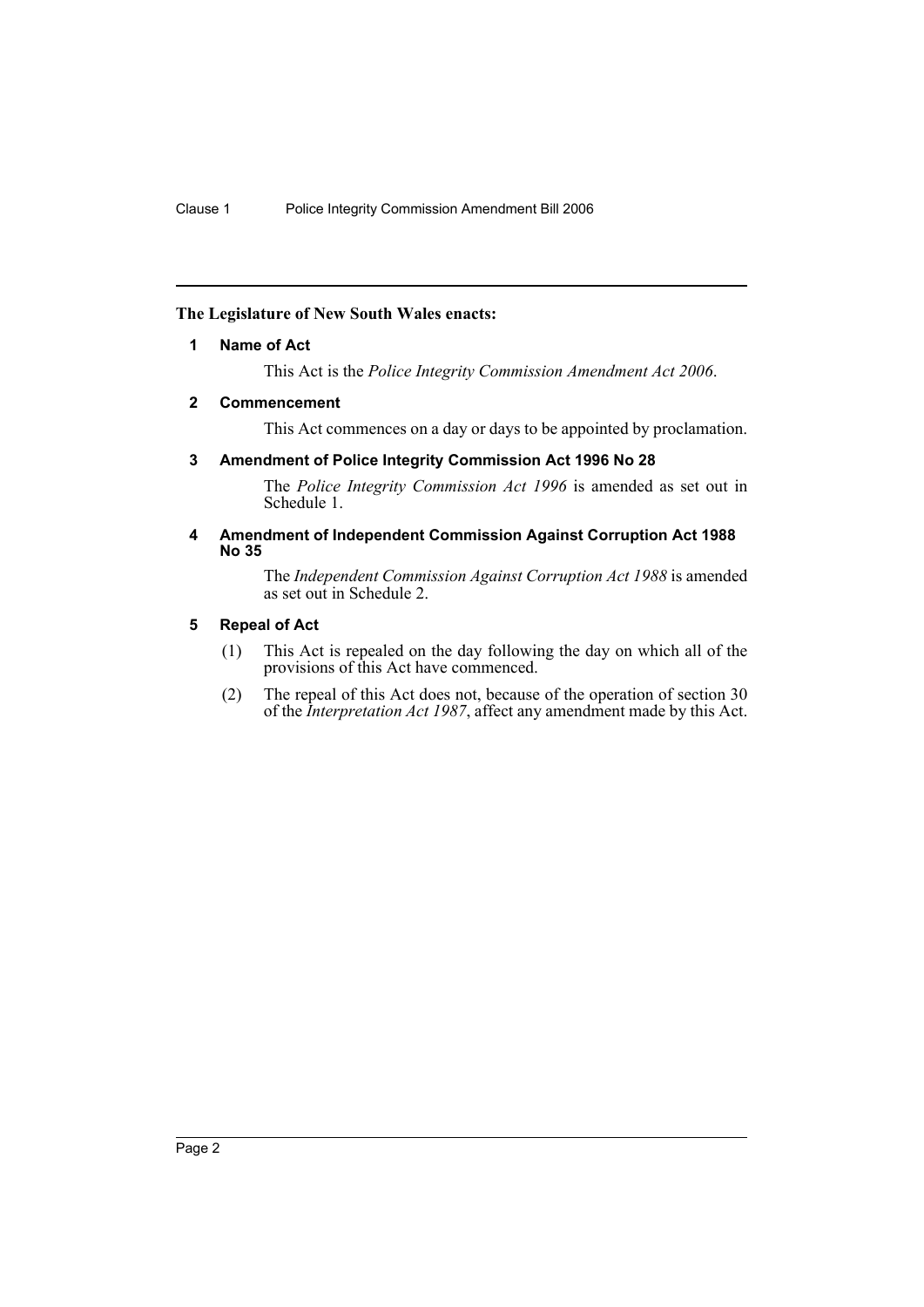Amendment of Police Integrity Commission Act 1996 Schedule 1

# **Schedule 1 Amendment of Police Integrity Commission Act 1996**

(Section 3)

#### **[1] Section 4 Definitions**

Insert in alphabetical order in section 4 (1):

*administrative officer* means any member of NSW Police other than a police officer.

*administrative officer complaint* means a complaint made under section 75A.

*corrupt conduct* of an administrative officer—see section 5A.

*disciplinary proceedings* means proceedings for a disciplinary offence.

*former administrative officer* means any person who is not an administrative officer but who has been an administrative officer at any time previously (whether before or after the commencement of Schedule 1 [1] to the *Police Integrity Commission Amendment Act 2006*).

*former officer of the Commission* means any person who is not an officer of the Commission but who has been an officer of the Commission at any time previously (whether before or after the commencement of Schedule 1 [1] to the *Police Integrity Commission Amendment Act 2006*).

### **[2] Section 4 (3A)**

Omit the subsection.

#### **[3] Section 5A**

Insert after section 5:

#### **5A Corrupt conduct of administrative officers**

#### (1) **Definition**

For the purposes of this Act, *corrupt conduct* of an administrative officer means any conduct of an administrative officer that is corrupt conduct for the purposes of the *Independent Commission Against Corruption Act 1988*.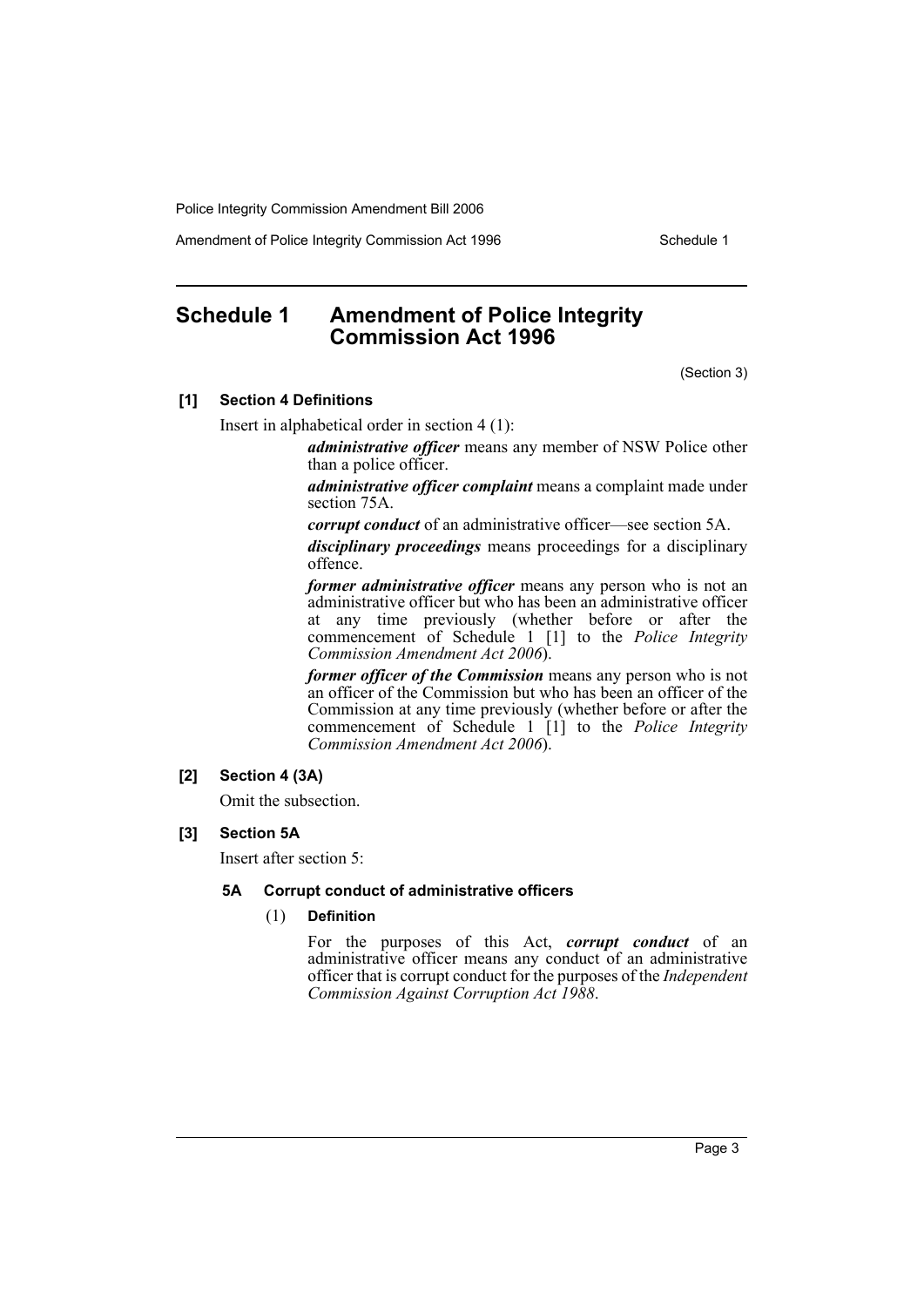Schedule 1 Amendment of Police Integrity Commission Act 1996

#### (2) **Former administrative officers**

Conduct may be dealt with, or continue to be dealt with, under this Act even though any administrative officer involved has ceased to be an administrative officer. Accordingly, references in this Act to an administrative officer extend, where appropriate, to include a former administrative officer.

#### **[4] Section 13A**

Insert after section 13:

#### **13A Other functions regarding administrative officers**

- (1) Other functions of the Commission include the following:
	- (a) to prevent corrupt conduct of administrative officers,
	- (b) to detect or investigate, or oversee other agencies in the detection or investigation of, corrupt conduct of administrative officers.
- (2) The Commission is, as far as practicable, required to turn its attention principally to serious corrupt conduct of administrative officers.
- (3) The reference in this section to *overseeing* other agencies in the detection or investigation of corrupt conduct of administrative officers is a reference to the provision by the Commission of guidance that relies on a system of guidelines prepared by it and progress reports and final reports furnished to it rather than the provision of detailed guidance in the planning and execution of such detection and investigation.
- (4) In overseeing other agencies for the purposes of this section, the Commission does not have a power of control or direction, and any such oversight is to be achieved by agreement. However, it is the duty of members of NSW Police to co-operate with the Commission in the exercise of its oversight functions and any other functions of the Commission.
- (5) However, nothing in subsection  $(2)$ ,  $(3)$  or  $(4)$ :
	- (a) affects the capacity of the Commission to exercise any of the functions as referred to in subsection (1), or
	- (b) provides a ground for any appeal or other legal or administrative challenge to the exercise by the Commission of any of those functions.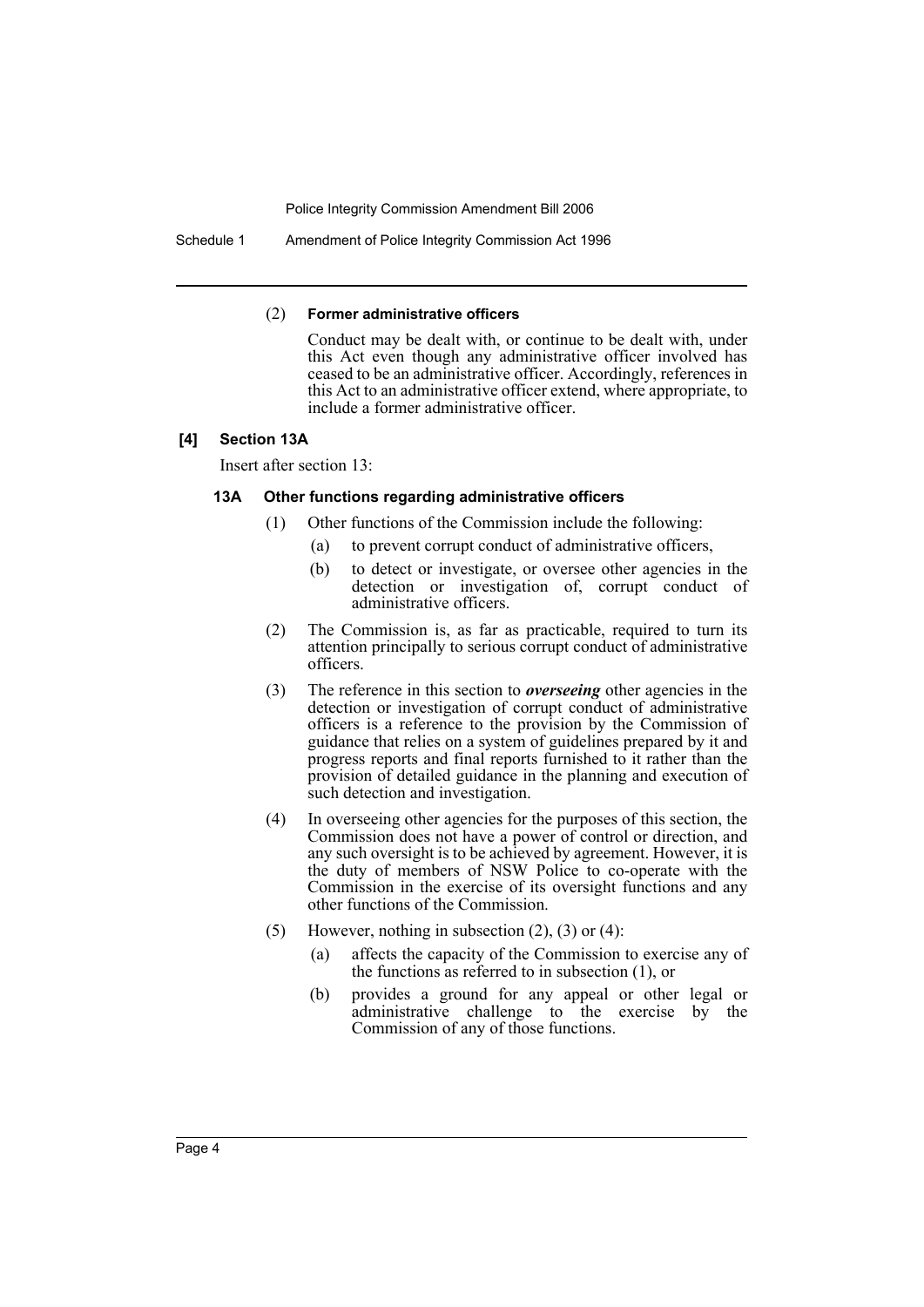# Amendment of Police Integrity Commission Act 1996 Schedule 1

#### **[5] Section 15 Other functions regarding evidence and information collected**

Insert "or administrative officer complaint" after "police complaint" in section 15 (1) (b) (i).

#### **[6] Section 16 Provisions regarding assessments, opinions and recommendations**

Insert "or corrupt conduct of an administrative officer" after "or other misconduct" in section 16 $(1)$  $(a)$ .

# **[7] Section 16 (3)**

Insert "or corrupt conduct of an administrative officer" after "police misconduct" wherever occurring.

#### **[8] Section 23 Investigations generally**

Omit section 23 (1). Insert instead:

- (1) The Commission may conduct an investigation:
	- (a) on its own initiative, or
	- (b) on a police complaint made or referred to it or on a police complaint of which it becomes aware, or
	- (c) on an administrative officer complaint made to it, or
	- (d) on a report made to it.

# **[9] Section 23 (2)**

Insert ", administrative officer" after "police officer".

# **[10] Section 23 (2)**

Insert "or corrupt conduct of an administrative officer" after "police misconduct".

# **[11] Section 23 (3) (c)**

Insert "or administrative officer complaint" after "police complaint".

# **[12] Section 30 Injunctions**

Insert at the end of section 30 (2) (b):

, or

(c) it is necessary to restrain the conduct in order to prevent irreparable harm being done because of serious corrupt conduct, or suspected serious corrupt conduct, by an administrative officer.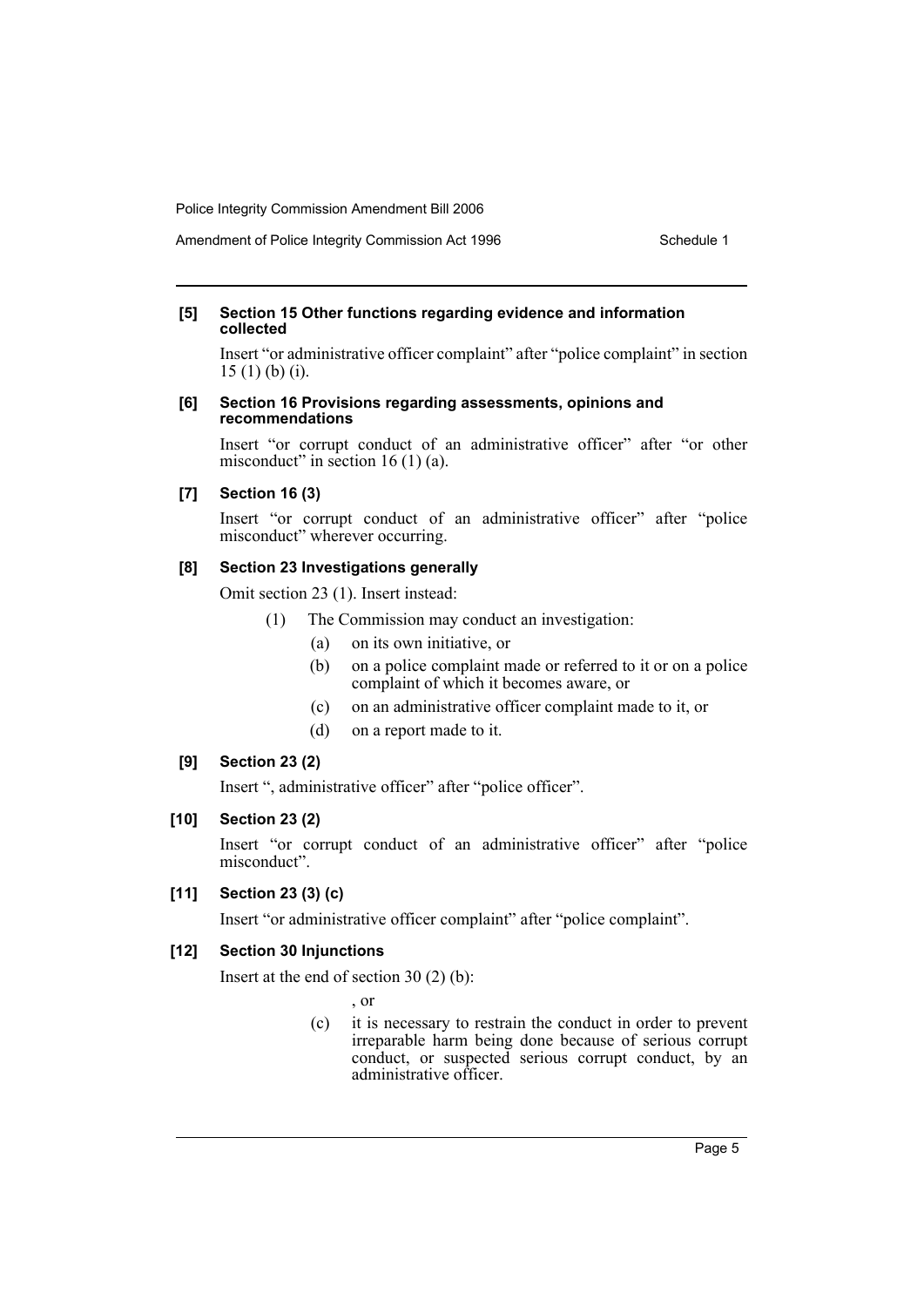Schedule 1 Amendment of Police Integrity Commission Act 1996

#### **[13] Part 4A**

Insert after Part 4:

# **Part 4A Complaints against administrative officers**

#### **75A Complaints about possible corrupt conduct of administrative officers** (cf ICAC Act s 10)

- (1) Any person may make a complaint to the Commission about a matter that concerns or may concern corrupt conduct of an administrative officer.
- (2) The Commission may investigate any such complaint or decide that the complaint need not be investigated.
- (3) The Commission may discontinue an investigation of any such complaint.

#### **75B Duty to notify Commission of possible corrupt conduct of administrative officers** (cf ICAC Act s 11)

- (1) This section applies to the following officers:
	- (a) the Ombudsman,
	- (b) the Commissioner of Police,
	- (c) the principal officer of a public authority,
	- (d) an officer who constitutes a public authority.
- (2) An officer to whom this section applies is under a duty to report to the Commission any matter that the officer suspects on reasonable grounds concerns or may concern corrupt conduct of an administrative officer.
- (3) The Commission may issue guidelines as to what matters need or need not be reported.
- (4) This section has effect despite any duty of secrecy or other restriction on disclosure.
- (5) The regulations may prescribe who is the principal officer of a public authority, but in the absence of regulations applying in relation to a particular public authority, the principal officer is the person who is the head of the authority, its most senior officer or the person normally entitled to preside at its meetings.
- (6) In this section, *public authority* has the same meaning as it has in the *Independent Commission Against Corruption Act 1988*.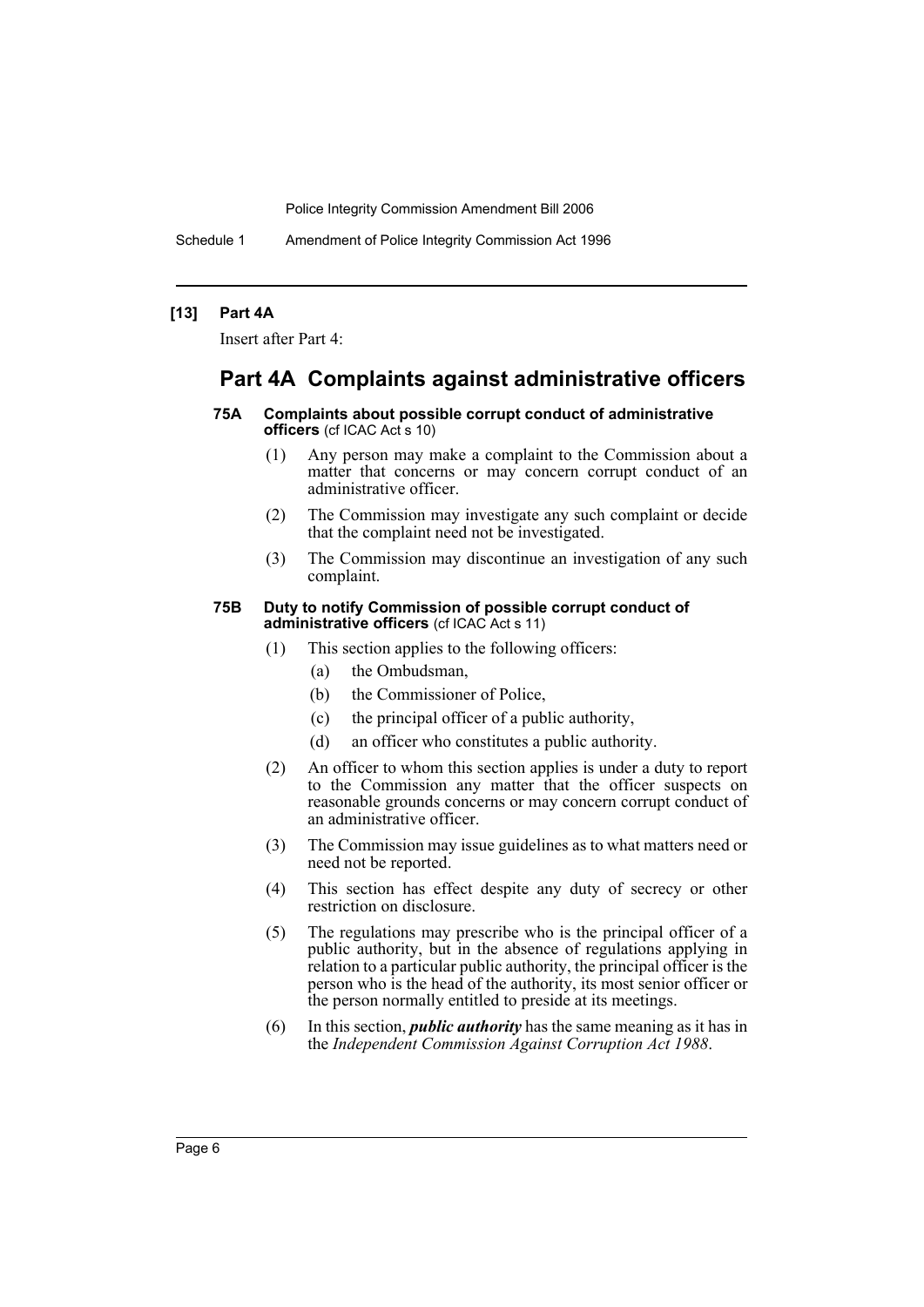Amendment of Police Integrity Commission Act 1996 Schedule 1

### **[14] Section 93A**

Insert after section 93:

#### **93A Former officers of the Commission**

- (1) For the avoidance of doubt, conduct may be dealt with, or continue to be dealt with, under this Act even though any officer of the Commission involved has ceased to be an officer of the Commission.
- (2) Accordingly, references in this Act to an officer of the Commission extend, where appropriate, to include a former officer of the Commission.
- (3) Without limiting subsection (2), appropriate references to which that subsection applies include references in provisions of this Act that concern:
	- (a) complaints about, or investigating or otherwise dealing with, the conduct of an officer of the Commission, or
	- (b) obtaining information, documents or other things from, or requiring answers or evidence to be given or produced by, an officer of the Commission (whether in connection with the officer's own conduct or the conduct of another officer of the Commission).

#### **[15] Section 129 Functions of ICAC where police officers or administrative officers involved**

Insert "or administrative officers" after "police officers" wherever occurring.

### **[16] Section 130 Functions of PIC where other public officials involved**

Insert "or administrative officers" after "police officers" wherever occurring.

#### **[17] Section 131 Arrangements between PIC and ICAC**

Insert "or corrupt conduct of an administrative officer" after "police misconduct" in section 131 (1) (a).

#### **[18] Section 131 (1) (b)**

Insert "(other than by a police officer or administrative officer)" after "*Independent Commission Against Corruption Act 1988*".

#### **[19] Section 131 (1) (c)**

Insert "or both administrative officers and other public officials" after "public officials".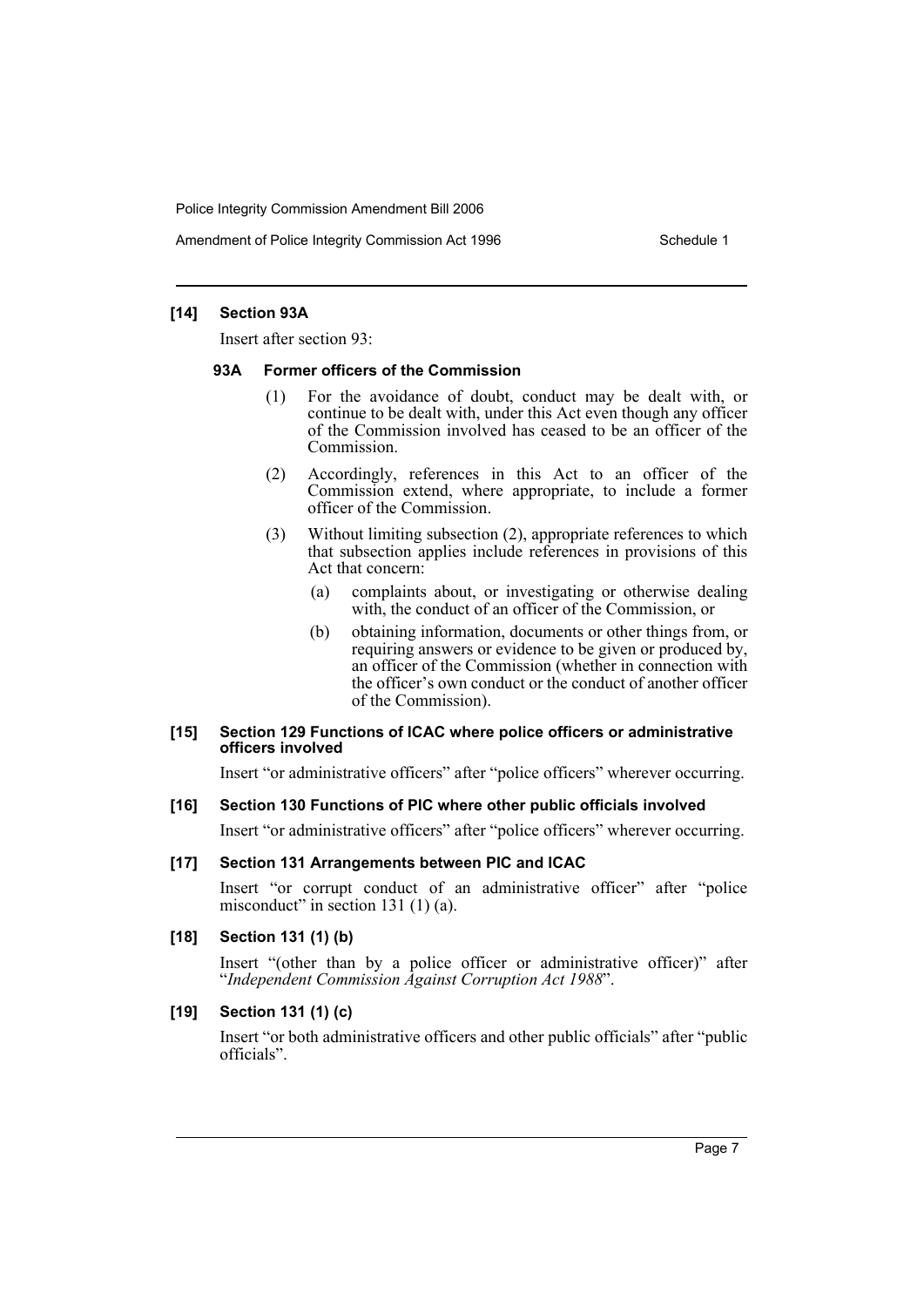Schedule 1 Amendment of Police Integrity Commission Act 1996

# **[20] Section 131 (1) (d)**

Insert "or both administrative officers and other public officials" after "public officials".

# **[21] Section 132 Other roles of ICAC not affected**

Omit "13 (1) (d)–(k)". Insert instead "13 (1) (e), (i), (j) and (k)".

# **[22] Section 135 Complaints by public officials**

Insert "or administrative officer" after "police officer" in section 135 (1).

# **[23] Section 141 Proceedings for offences**

Omit section 141 (4). Insert instead:

- (4) Proceedings for an alleged offence under any of the following provisions of this Act may be commenced within 3 years after the commission of the alleged offence:
	- (a) section 25,
	- (b) sections 52, 53, 54 and 56,
	- (c) section 104 (c),
	- (d) section 106.

# **[24] Schedule 3 Savings, transitional and other provisions**

Insert at the end of clause 1 (1):

*Police Integrity Commission Amendment Act 2006*

# **[25] Schedule 3**

Insert at the end of the Schedule (with appropriate Part and clause numbering):

# **Part Provisions consequent on enactment of Police Integrity Commission Amendment Act 2006**

# **Definition**

In this Part:

*amending Act* means the *Police Integrity Commission Amendment Act 2006*.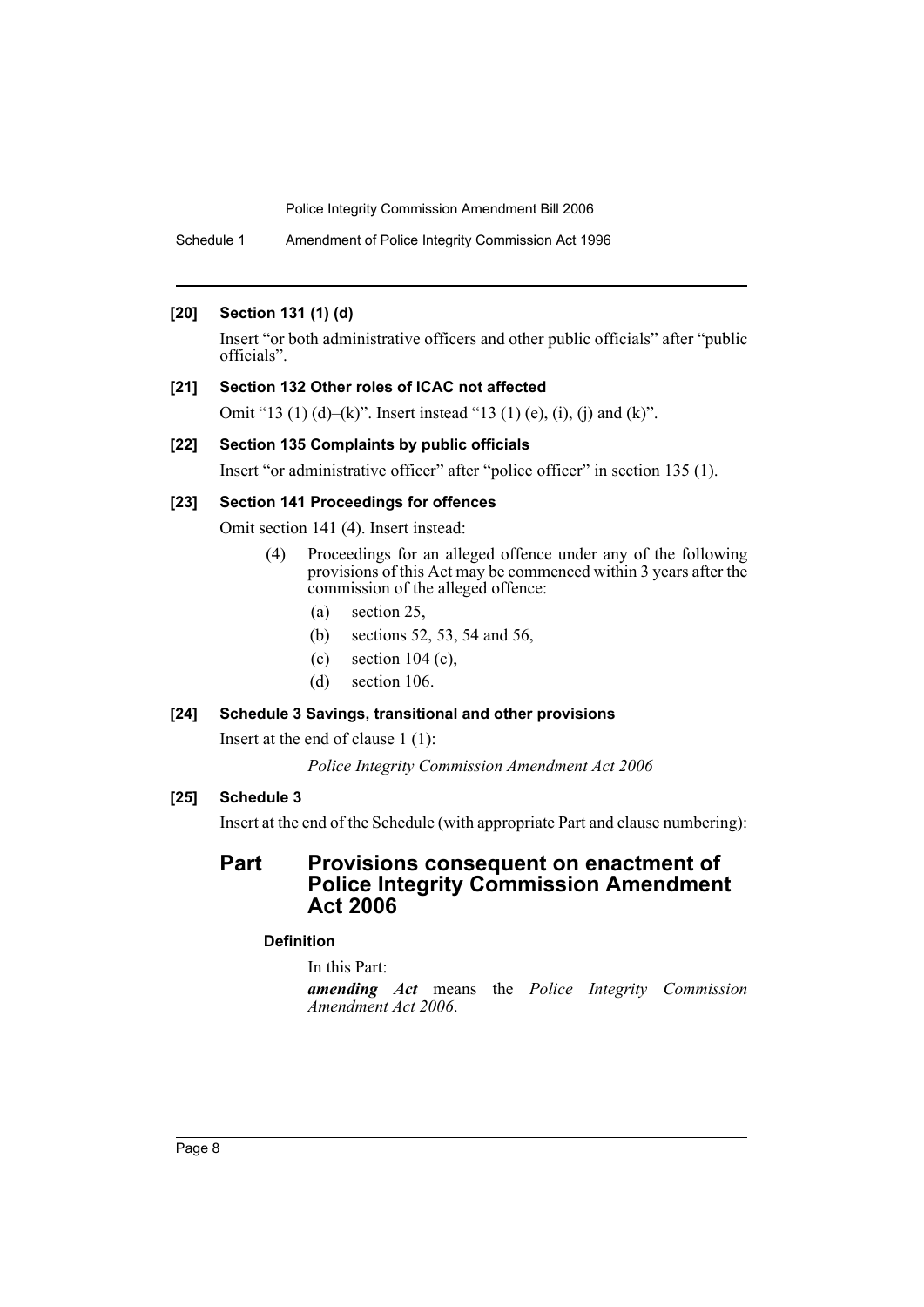Amendment of Police Integrity Commission Act 1996 Schedule 1

#### **Application of amendments to previous conduct of administrative officers**

- (1) Except as provided by subclause (2), the amendments made to this Act by the amending Act concerning the detection and investigation of corrupt conduct of administrative officers or former administrative officers extend to conduct that occurred (or is alleged to have occurred) before the relevant commencement day.
- (2) This Act (as in force immediately before the relevant commencement day) continues to apply to the investigation of a complaint about the conduct of an administrative officer that was made before that day.
- (3) In this clause, *relevant commencement day* means the day on which Schedule 1 [4] to the amending Act commences.

#### **Application of amendment to section 141**

- (1) The amendment made to section 141 (4) by Schedule 1 [23] to the amending Act applies to offences committed (or alleged to have been committed) on or after the commencement of that amendment.
- (2) Section 141 (4), as in force immediately before the commencement of Schedule 1 [23] to the amending Act, continues to apply to offences committed (or alleged to have been committed) before that commencement.